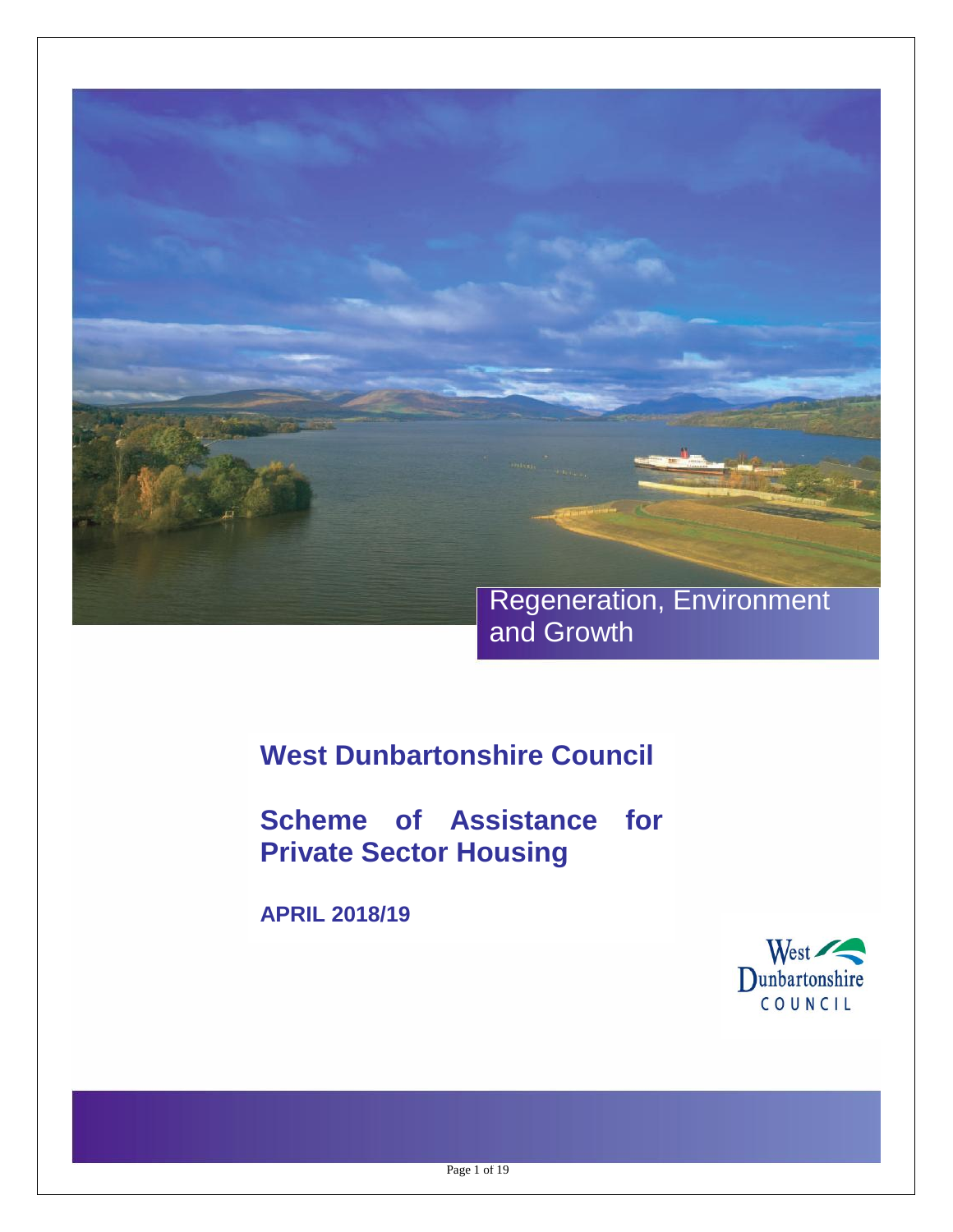The Housing (Scotland) Act 2006: Part 2

## **Scheme of Assistance for Private Sector Housing**

## **Contents**

#### **Part 1 Introduction**

- 1.1 Aims
- 1.2 Access to Assistance

#### **Part 2 Home Improvements & Repairs**

- 2.1Advice & Practical Assistance
- 2.2 Statutory Notice
- 2.3 Financial Assistance
- 2.4 Below Tolerable Standards

#### **Part 3 Adaptations & Standard Amenities for Disabled People**

- 3.1 Requesting an Assessment
- 3.2 Types of Assistance
- **Part 4 Lomond & Clyde Care & Repair**
- **Part 5 General Information**
- **Part 6 Contact Information**
- **Appendix 1:** Information to support financial assistance application
- **Appendix 2:** Application process for financial assistance (adaptations)
- **Appendix 3:** Breach of conditions of grant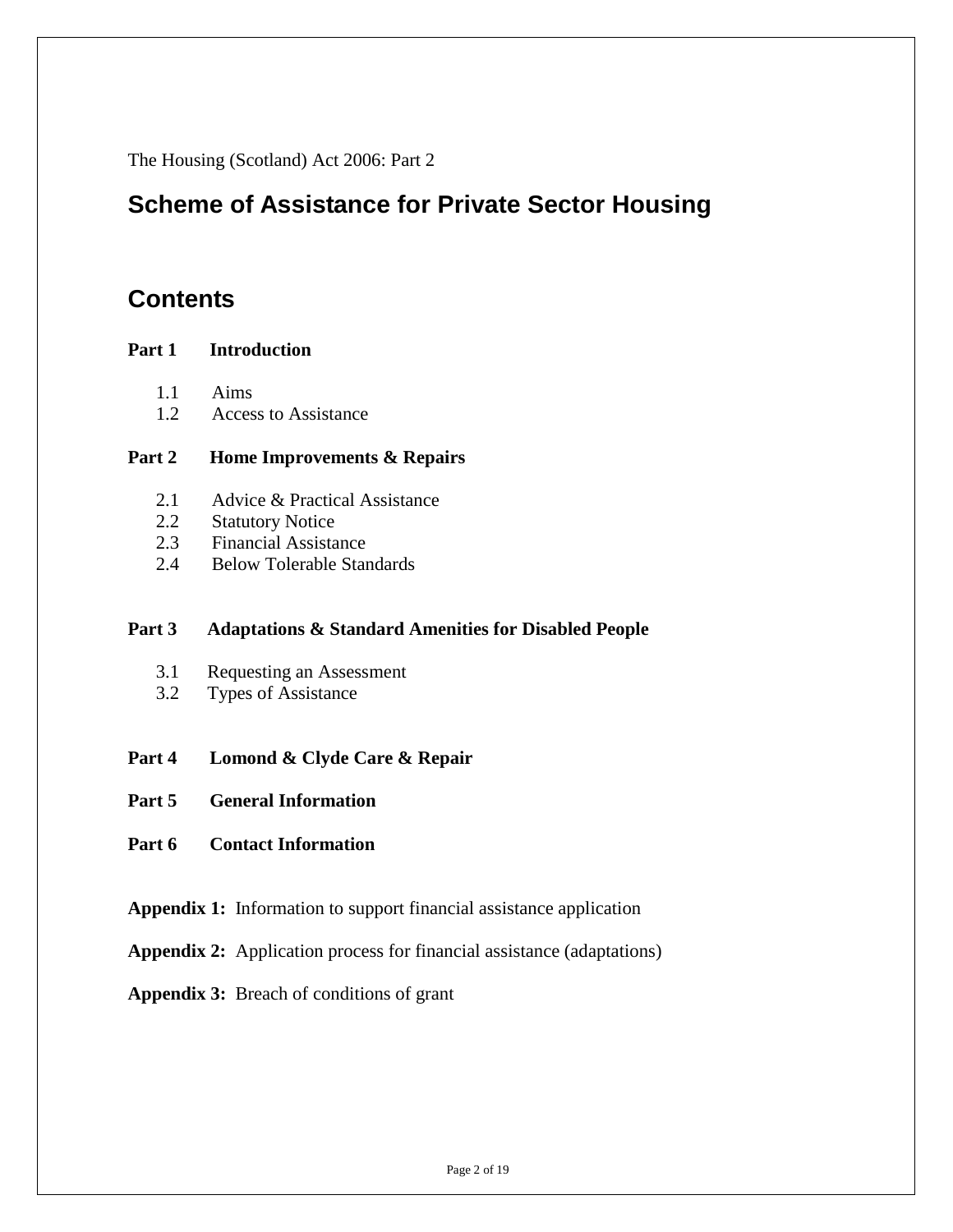# **Part 1**

# **Introduction**

The Housing (Scotland) Act 2006 introduces a 'Scheme of Assistance' for housing purposes, based on the principle that individual owners (including owners of privately rented houses) have primary responsibility for maintaining their properties in good condition, with assistance available from Local Authorities when necessary.

Part 2 of the above Act requires Councils to publish a 'statement of assistance'. This Statement of Assistance sets out how this Council provides advice, information and assistance for homeowners to improve the quality of private housing in West Dunbartonshire.

The primary purpose of the legislation is to encourage homeowners to undertake repairs and improvements to their homes and to eventually remove the requirement for local authorities to offer financial assistance from publicly funded sources. West Dunbartonshire Council therefore expects all home owners to finance repairs and improvements to their homes through their own financial arrangements.

West Dunbartonshire Council's Scheme of Assistance seeks to offer a range of assistance that most closely suits the particular needs of homeowners, private landlords and their tenants. The Council is aware that offering only grant assistance is not always the most helpful means of ensuring prolonged interest from homeowners and private landlords in property maintenance. Information, advice and where necessary practical assistance can play a crucial role in helping owners take responsibility for looking after their property.

## **1.1 Aims**

The Scheme of Assistance, (SOA), arose from the findings of the Housing Improvement Task Force (HITF) which was set up by the Scottish Government in 2000, to undertake a comprehensive review of housing policy as it relates to the condition of private sector housing in Scotland. The findings were reported in 2003 and led to the introduction of the Housing (Scotland) Act 2006. The philosophy behind the SOA is to assist homeowners in taking responsibility for their own properties and for Councils to make the most effective use of the limited public funding that is directed towards home improvements and repairs.

Therefore the aim of the Scheme of Assistance for Homeowners is to:

- o encourage home owners to recognise that they have the primary responsibility for maintaining their homes;
- o provide a fair and sustainable approach to providing assistance to help homeowners improve, repair and adapt their homes;
- o more effectively address disrepair in private housing
- o maximise the impact of public resources by levering in owners' contributions and assist a far greater number of homeowners than was possible under the Council's previous grants focused approach;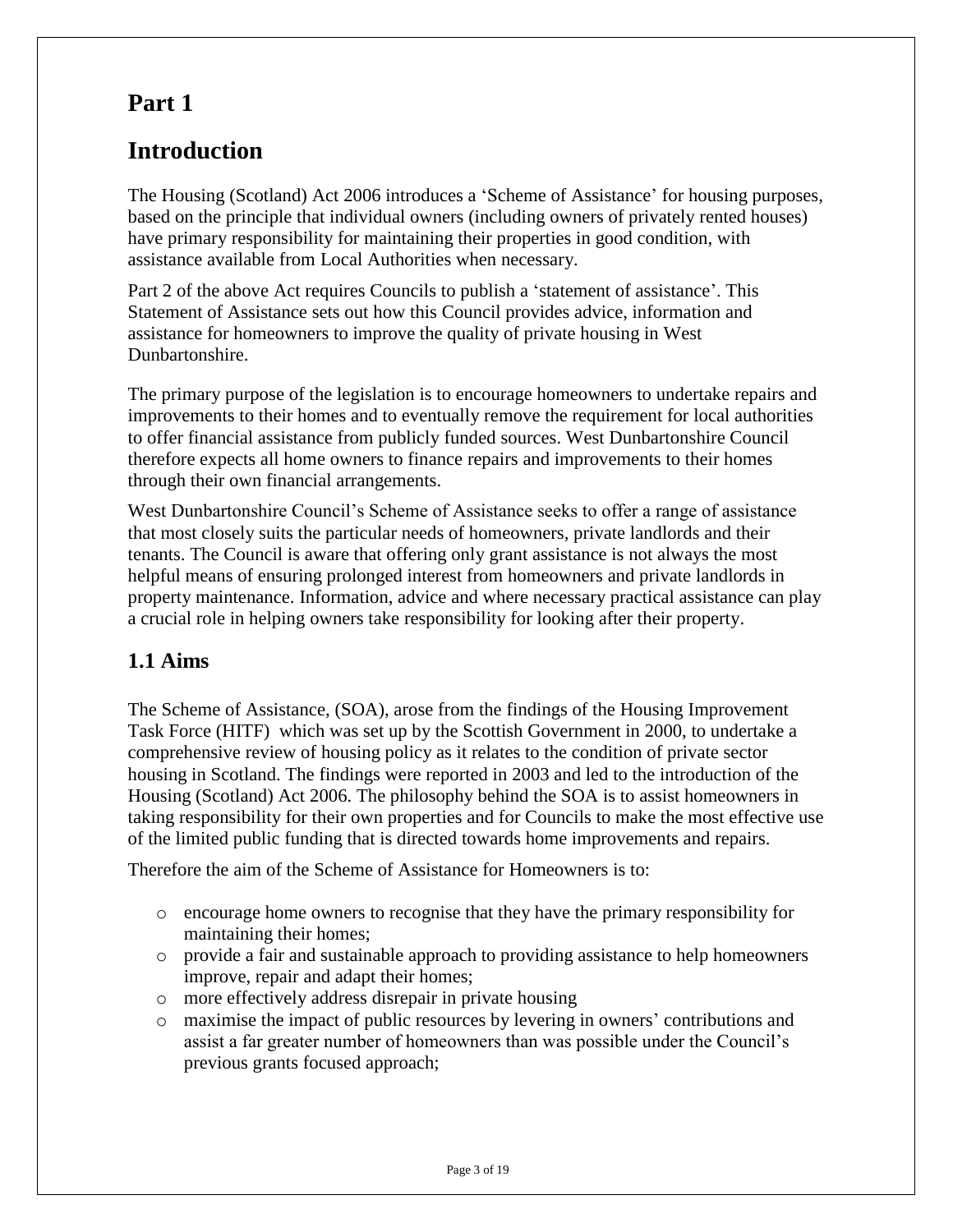o assist older and disabled residents in private properties to live independently in their home for as long as they choose to do so.

To assist in the ongoing development of the Scheme of Assistance the Council has engaged external consultants to undertake a house condition survey of a selection of privately owned homes in West Dunbartonshire. The overall aim of this project is to obtain a comprehensive knowledge of the condition of private sector housing in the area and of the circumstances of its occupants. The information gathered may also assist in decision making on the implementation of the Housing (Scotland) Act, 2006, and the strategic policy documents relating to the Local Housing Strategy, Energy Efficiency and Fuel Poverty.

### **1.2 Access to Assistance**

The underlying objective for the Scheme of Assistance is to provide applicants with appropriate levels of information that enables them to make informed choices and allows them to control their own outcomes. Homeowners will therefore be able to decide on how much assistance, if any, that they wish to utilise.

The Council's Private Housing Advice (PHA) section will generally be the first point of contact for most homeowners who require information or advice regarding the repair, maintenance or improvement of their homes. However Lomond & Clyde Care & Repair Service can also offer impartial advice and practical assistance to homeowners on improving, repairing and maintaining their property regardless of their age or disability.

The Health & Social Care Partnership is generally the first point of contact for homeowners who require an adaptation to their home to suit the needs of a disabled occupier. The Health & Social Care Partnership will arrange for a member of Occupational Therapy staff to carry out an assessment of the disabled occupier's needs then refer them to Lomond and Clyde Care and Repair to facilitate an application for financial assistance and to guide the owner through the project.

Access to assistance from the Private Housing Advice section, Health & Social Care Partnership or Care & Repair can be by self referral, or by third party, (where consent has been given), by either:

- o telephone,
- o email or web contact, or
- o written correspondence, or
- o visiting the PHA office or other offices preferably by appointment.
- o arranging home visits if appropriate
- o publications

On contact with the PHA section, an initial assessment will determine what assistance may be offered and how best to deliver it. The format for any assistance will be dependant on the needs of the specific applicant and may involve referral to a more appropriate service/agency. (See Part 6 for contact details)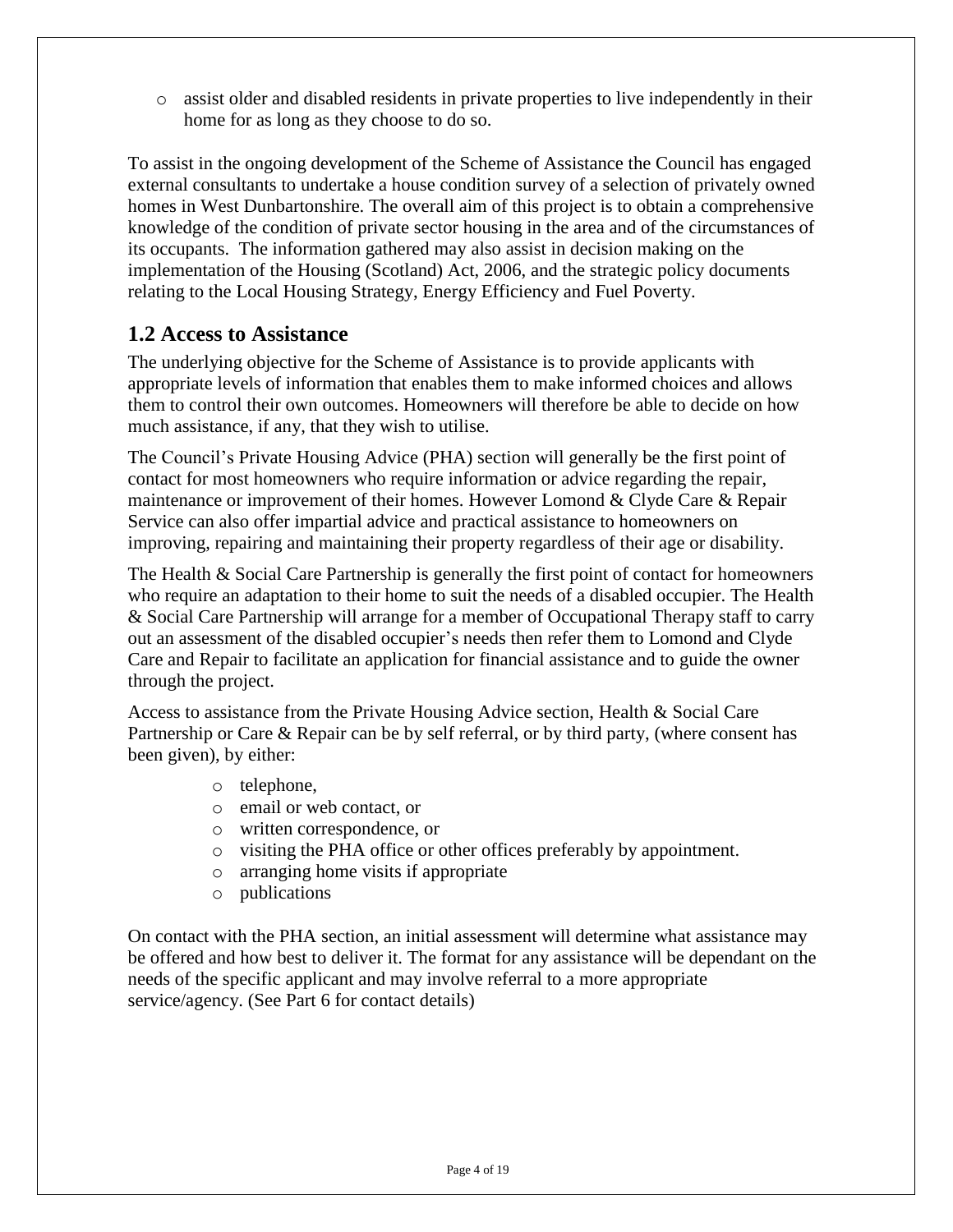## **Part 2.**

# **Home Improvements & Repairs**

The main theme of the Scheme of Assistance is to encourage homeowners to organise and finance home improvements or repairs themselves with various elements of assistance being available from the Council. There are three main elements to the Scheme:-

- o Advice & Practical Assistance
- o Statutory Notices
- o Financial Assistance

### **2.1 Advice and Practical Assistance**

West Dunbartonshire Council will provide information and advice that will assist the homeowner in arranging home improvements or repairs by:-

- o Offering free advice to the homeowner on how to carry out repair and maintenance works to their home. (via telephone, web site, leaflets or a site visit if necessary).
- o Carrying out site visits if necessary to assist owners identify what works require to be carried out.
- o Providing advice on how to obtain quotations from contractors
- o Providing advice on choosing a suitable contractor for the type of work that they need carrying out.
- o Referring on to other Council departments or external organisations that can offer specific advice, for example:-
	- Environmental Health
	- $\triangleright$  Trading Standards
	- $\triangleright$  Health & Social Care Partnership
	- Welfare Rights & Money Advice Service
	- $\triangleright$  Housing
	- $\triangleright$  Building Standards
	- $\triangleright$  Planning
	- $\triangleright$  Current schemes for energy advice
	- $\triangleright$  Lomond & Clyde Care and Repair
	- Citizens Advice Bureau
	- $\triangleright$  Strathclyde Fire & Rescue
	- $\triangleright$  Health & Safety Executive
	- $\triangleright$  Professional associations such as Royal Institute of British Architects (RIBA) or Royal Institute of Chartered Surveyors (RICS)
- o Offering advice, and assisting homeowners on how to engage with neighbours to carry out communal works. In the case of tenement properties the Tenements (Scotland) Act 2004 provides support to homeowners to carry out essential communal repairs to their building.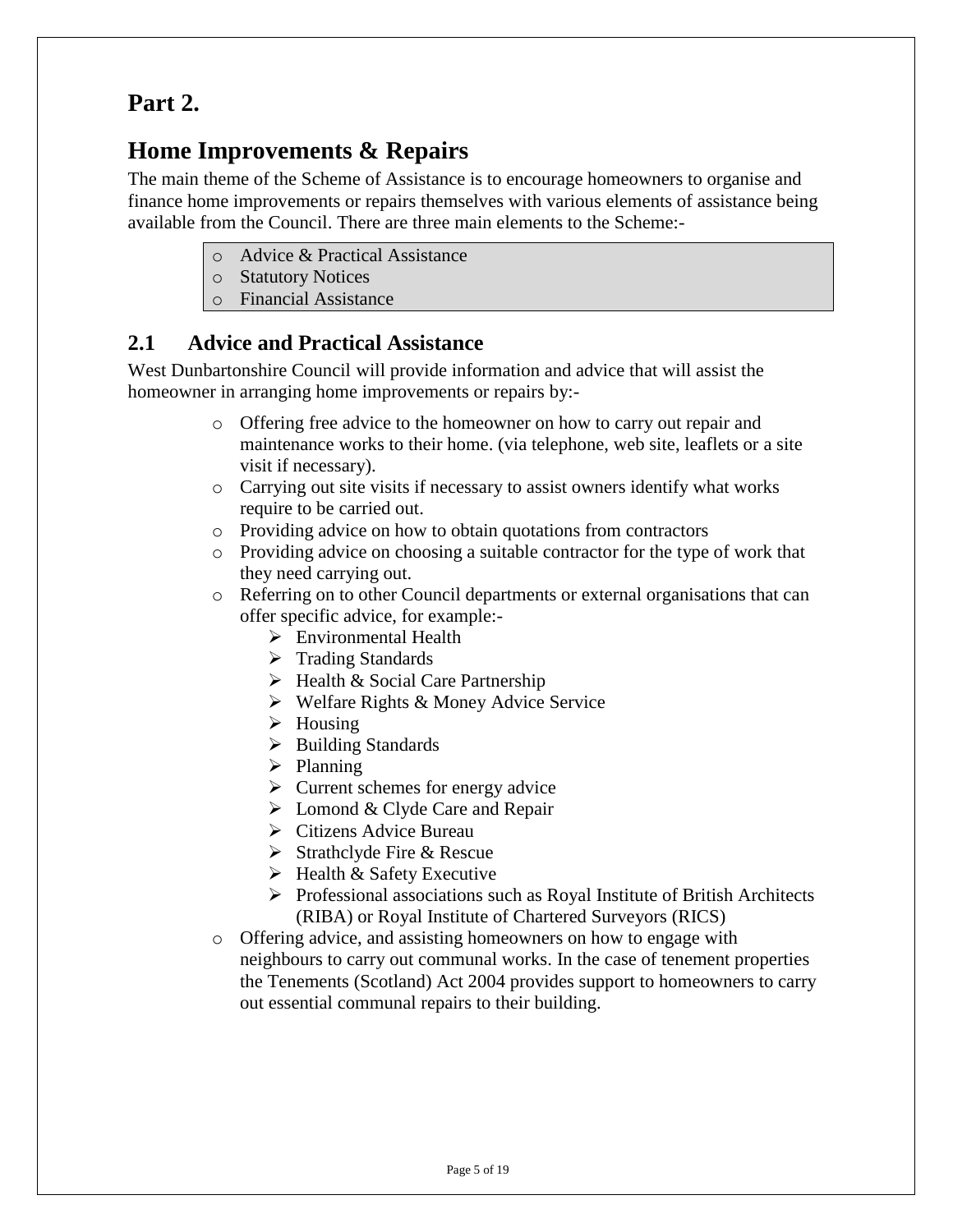### **2.2 Financial Assistance**

Grant funding has been a means for effecting repairs and improvements within the private housing sector for approximately 50 years. The introduction of the Housing (Scotland) Act 2006 changes this by offering local authorities new ways to engage with homeowners to encourage them to take responsibility for their own property and move away from dependence on the grants system.

West Dunbartonshire Council therefore expects all home owners to finance the repairs and improvements to their homes through their own financial arrangements utilising savings or discussing options with banks, building societies, credit union or from the National Lending Unit.(If it becomes available). Only once these sources of funding have been fully explored and proof provided that such availability of funding is not an option, will the Council consider giving access to a means tested grant subject to availability of funding. (See Appendix 1)

## **2.3 Statutory Notices**

The Housing (Scotland) Act 2006 provides powers for local authorities to carry out works where an owner's fails to co-operate with other joint owners, or with the council, on a voluntary basis. The aim of the Scheme of Assistance is to promote individual responsibility, with minimal statutory intervention. However, there are situations where enforcement action may be appropriate, either to enable the Council to deal with emergency works or address issues of public safety, or to assist owners in dealing with common repairs where they have been unable to get agreement with neighbouring owners. Enforcement may be by way of a Maintenance Order or Works Notice and these are generally served by officers of the Environmental Health department.

#### **Note: The serving of a notice does not give automatic right to financial assistance.**

The main emphasis for Scheme of Assistance is to enable homeowners to maintain their own properties and to remove the reliance on Local Authorities taking action on their behalf. This will be done primarily by providing them with the type of information that they need to carry this out. However there may be instances where intervention in the form of enforcement by the Local Authority will be necessary.

Enforcement powers available to the Council such as Maintenance Orders and Works Notice's these are intended for use where all other avenues have been explored and have failed. Council officers will therefore work jointly with owners to achieve a satisfactory outcome before resorting to enforcement power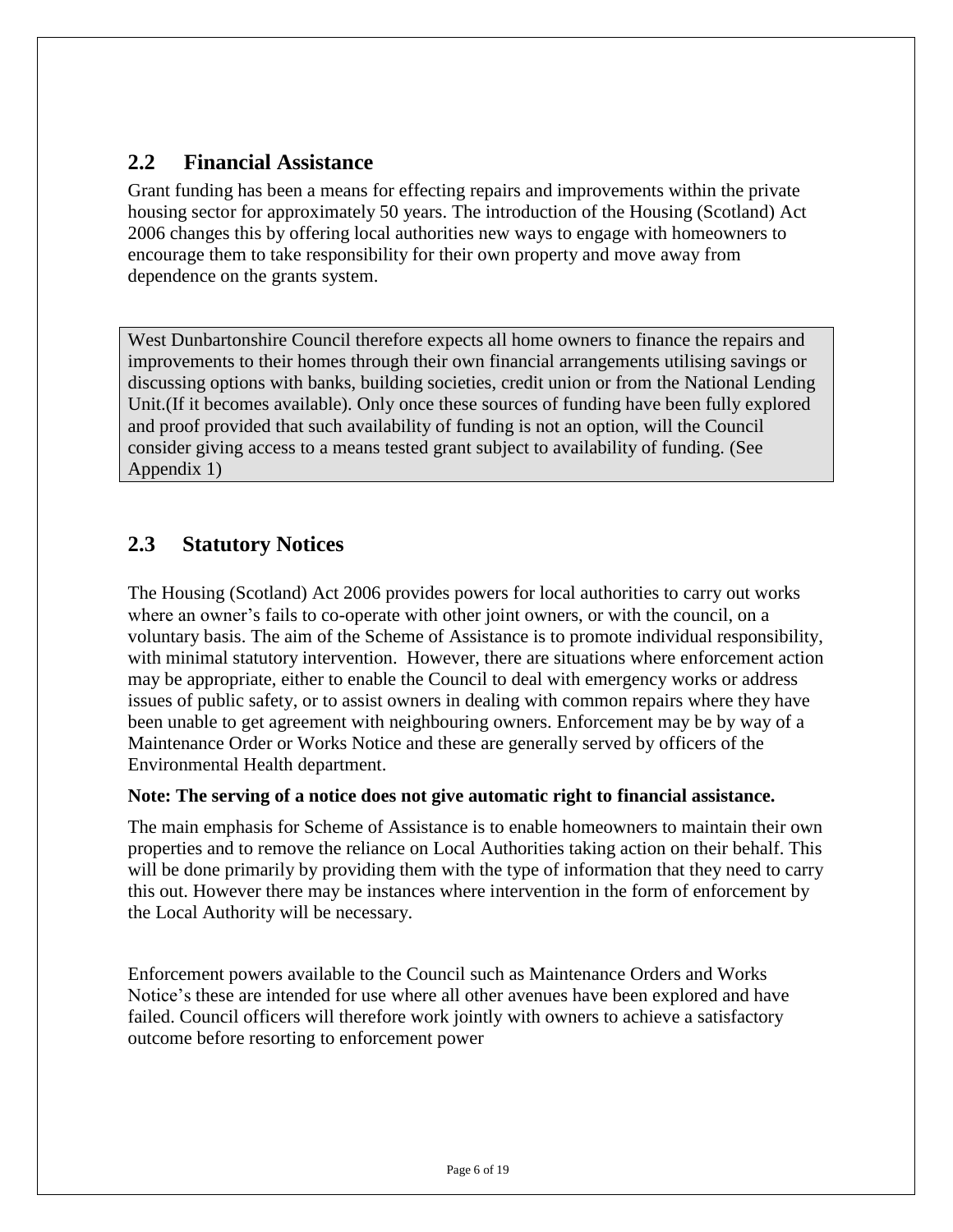The 2006 Act gives local authorities enforcement powers to ensure that needed repairs or maintenance are carried out. This enforcement may take the form of either a Maintenance Order or a Work Notice.

### **2.3.1 Maintenance Orders**

Local authorities can issue a maintenance order where owners have not, or are unlikely to, maintain their house to a reasonable standard. They can also issue one if the benefit of a work notice has been reduced or lost because of a lack of maintenance.

The order requires owner(s) to submit a maintenance plan, which will secure the maintenance of the house for up to five years. Owners are responsible for implementing it but the local authority can step in to enforce the order if the owner fails to do so.

### **2.3.2 Works Notice**

A local authority has the power to serve a Work Notice on the owner(s) of any house which it considers to be sub-standard.

The Work Notice sets out the work which the local authority thinks is necessary to bring the house, or houses, up to, or keep it in, a reasonable state of repair including meeting the tolerable standard

## **2.4 Below Tolerable Standard (BTS)**

Properties identified by West Dunbartonshire Council as BTS as detailed in the Housing (Scotland) Act 2006 will be prioritised to ensure the properties are brought up to standard or demolished. Formal action in terms of works notices or maintenance orders will be considered where appropriate.

## **2.4.1 Houses In Significant Breach Of The Tolerable Standard**

West Dunbartonshire Council will only consider the following categories to be works that may eligible for a grant:

- The house is structurally unstable and there is a risk of partial or total collapse as identified by an independent structural report.
- The first time provision of an internal toilet and wash hand basin for the sole use of the household.
- The provision of an adequate supply of wholesome drinking water.
- Works related to prevention of rising or penetrating damp identified by an independent specialist report.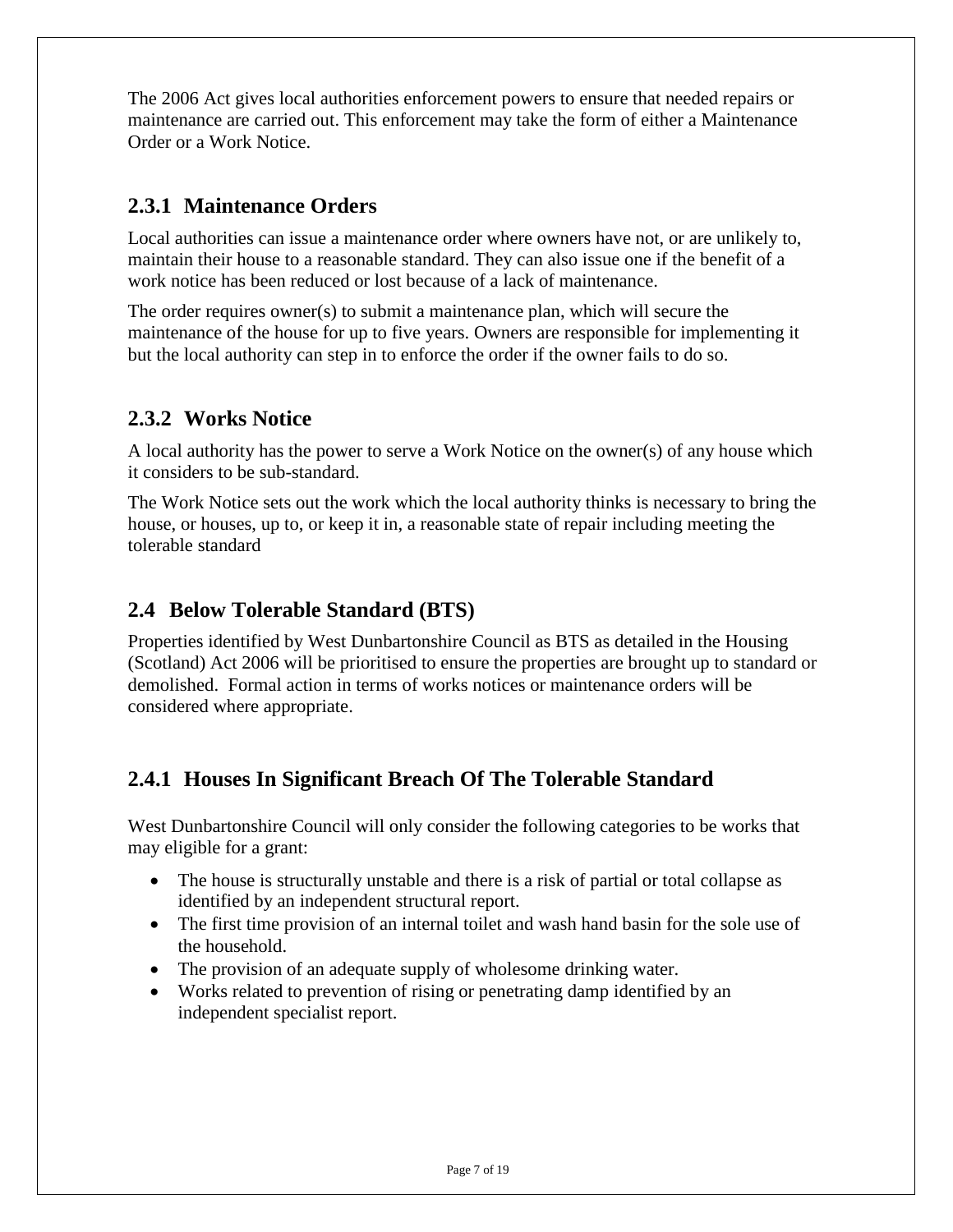West Dunbartonshire Council will **not** provide financial assistance where:

- The property is not the applicant's only or principal home.
- The property has been in the ownership of the applicant for less than 2 years.
- The property has been left unoccupied and fallen into disrepair.
- The owner acquired the house knowing its condition with a view to developing it.
- Replacement windows.

Home owners in these work categories will be provided with information and advice to help them carry out the work. If they are elderly or disabled, we will refer them for additional support from our partners at Lomond & Clyde Care & Repair.

There may be times when situations arise that have not been covered in the Scheme of Assistance or where there are special mitigating circumstances which require discretion on the part of the Strategic Director of Regeneration, Environment and Growth or as delegated by the authority. The Council reserves the right to exercise its discretion in these circumstances.

Following an enquiry or an assessment of an application an owner will be signposted to lending organisations to explore funding options such as private savings or commercial loans to pay for the home improvement or repair. Only when this route is **shown not to be an option**, (See appendix 1), and subject to availability of funding, will West Dunbartonshire Council consider financial assistance for the above noted improvements or repairs to a property.

The level of financial assistance that may be provided will be up to 100% of the approved cost of the works. Financial assistance will be subject to an income related means test.

Homeowners in receipt of prescribed benefits may receive the maximum 100% assistance if a grant application is approved.

*(Prescribed benefits:-Income Support, Pension Credit (guarantee element,), income based job seekers allowance, income related employment & support allowance.)*

**N.B. Home owners should always seek independent financial advice before agreeing to any loan.**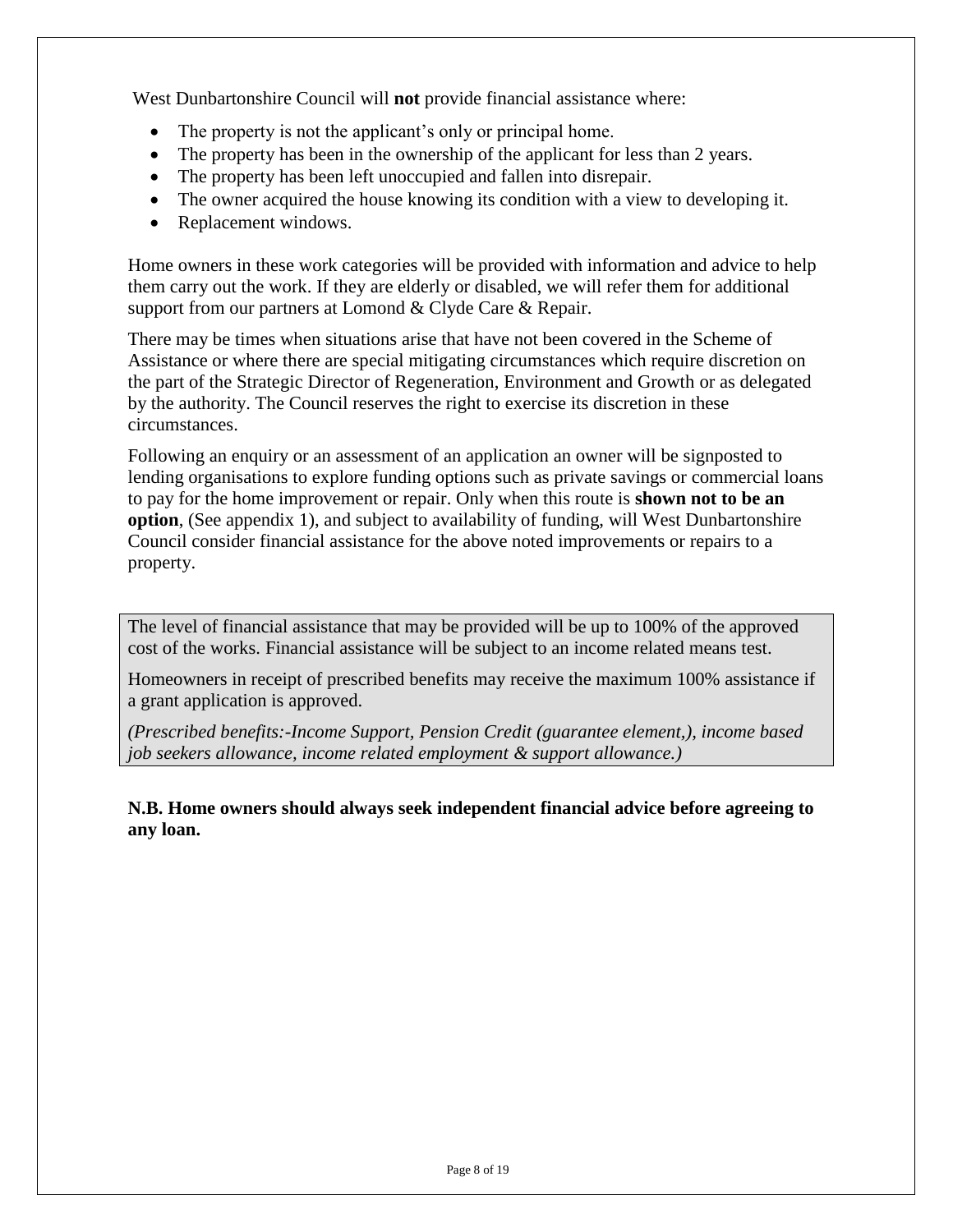# **Part 3.**

# **Adaptations & Standard Amenities for Disabled People**

Through the 2006 Act the Scheme of Assistance Regulations 2008 introduced a minimum 80% grant funding for certain adaptations to provide a disabled occupant with the Standard Amenities (See section 3.2.1) suitable for their purpose. The aim is to assist homeowners or private tenants to remain independent and living within their own homes and within the community in which they are familiar and supported. However not all adaptations and standard amenities are eligible for mandatory financial assistance and in such instances advice and practical assistance will still be available.(see section 2.1).

### **3.1 Requesting an Assessment**

The Private Housing Advice section of West Dunbartonshire Council view adaptations for the needs of disabled persons as only one element of an overall support package. In order to fulfil this view, all applications for assistance to provide adaptations to private sector housing will be based on an assessment carried out by a member of Occupational Therapy staff.

The homeowner, or person acting on behalf of the homeowner, may contact the Health  $\&$ Social Care Partnership either in person at their offices or via telephone, (See Part 6).

An assessment will be carried out to identify the needs of the person to define how to meet their assessed need. If it is appropriate to make an application to the PHA section for a grant towards adaptations, a level of priority will be applied according to individual circumstances.

Lomond & Clyde Care and Repair or the PHA surveyor may also become involved around this time to assist with any technical matters or to assist in completing an application form.

## **3. 2 Type of Assistance**

Initial assistance will be by the provision of advice and information. If on completion of an assessment it is shown that the applicant meets the criteria for financial assistance to carry out adaptations to their home, the PHA section will consider either a mandatory or discretionary grant following receipt of an appropriate application form and relevant supporting documents.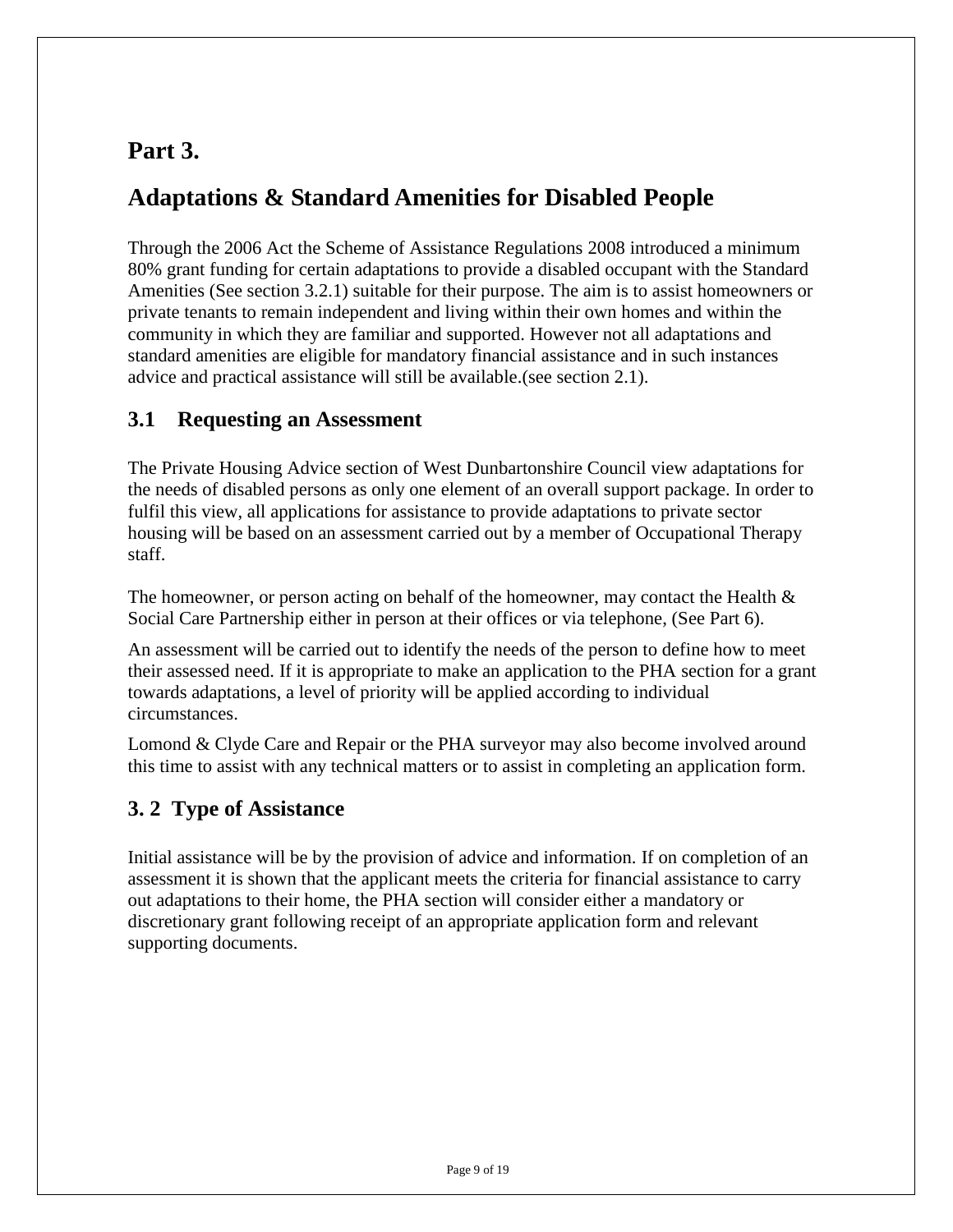### **3.2.1 Mandatory Financial Assistance**

Adaptations eligible for mandatory financial assistance will be prioritised subject to availability of funding and any existing waiting list. The standard amenities and adaptations listed below are eligible for a minimum 80% grant funding or up to 100% assistance being provided by way of means testing on production of prescribed benefits.

*(Prescribed benefits:-Income Support, Pension Credit (guarantee element), income based job seekers allowance, income related employment & support allowance.).*

#### **Provision of or adaptation of Standard Amenities**:

The local authority may provide a grant for the provision of standard amenities listed below which, in the opinion of the local authority, meet the needs of a disabled person. This also includes houses which already have the standard amenity in question, but in the opinion of the local authority, the amenity to be provided is essential for the needs of a disabled person. No assistance is given for repair or replacement of neglected or damaged appliances. The homeowner should ensure that appliances are covered under the household insurance policy.

- o A kitchen sink & base unit
- o A water closet (or waterless closet) and wash hand basin.
- o Washing facilities as per assessment.

A grant may also be available for certain structural works to a house or to the access to a house and includes:

- o Provision of an external ramp and handrails to permit improved access from pavement to one entrance door.
- o Alterations to widen doorways within the home.
- o Alterations for the provision of a suitable bathroom facility

Extensions to homes to provide additional living/sleeping/bathroom accommodation or work to create accommodation in a separate building from the current living accommodation **are not** included within the scope of a mandatory grant.

No assistance is given for the provision of parking spaces and/or repairs to neglected or damaged ramps or access routes to entrance door.

(Application Process for financial assistance (adaptations) see Appendix 2)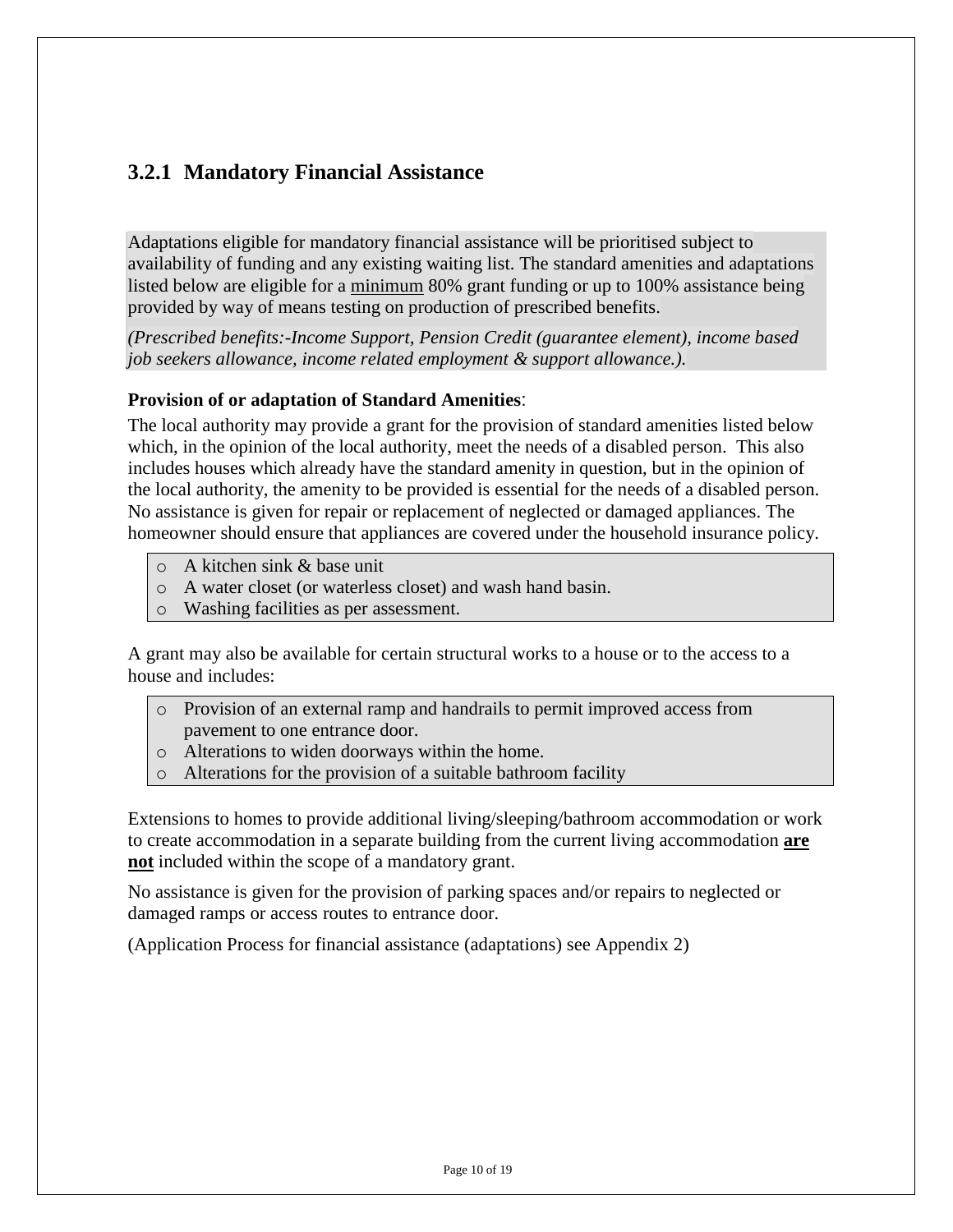## **3.2.2 Discretionary Financial Assistance**

A discretionary grant may be available for the under noted adaptations but only when other sources of funding have been fully explored by the homeowner and proof provided that such availability of funding is not an option. (See 2.3 and Appendix 1)

oInstallation of a ceiling track hoist oThe facilities recommended following an assessment of need by a member of Occupational Therapy staff

A discretionary grant or assistance may consist of:

- o Provision of advice or practical assistance as noted in Part 2.1
- o A minimum grant of 50% or up to 100% assistance being provided by way of income related means testing or on production of prescribed benefits. *(Income Support, Pension Credit (guarantee element), income based job seekers allowance, income related employment & support allowance)* (Also see appendix 2)

Extensions to homes to provide additional living/sleeping accommodation or work to create accommodation in a separate building from the current living accommodation **are not** included within the scope of a discretionary grant.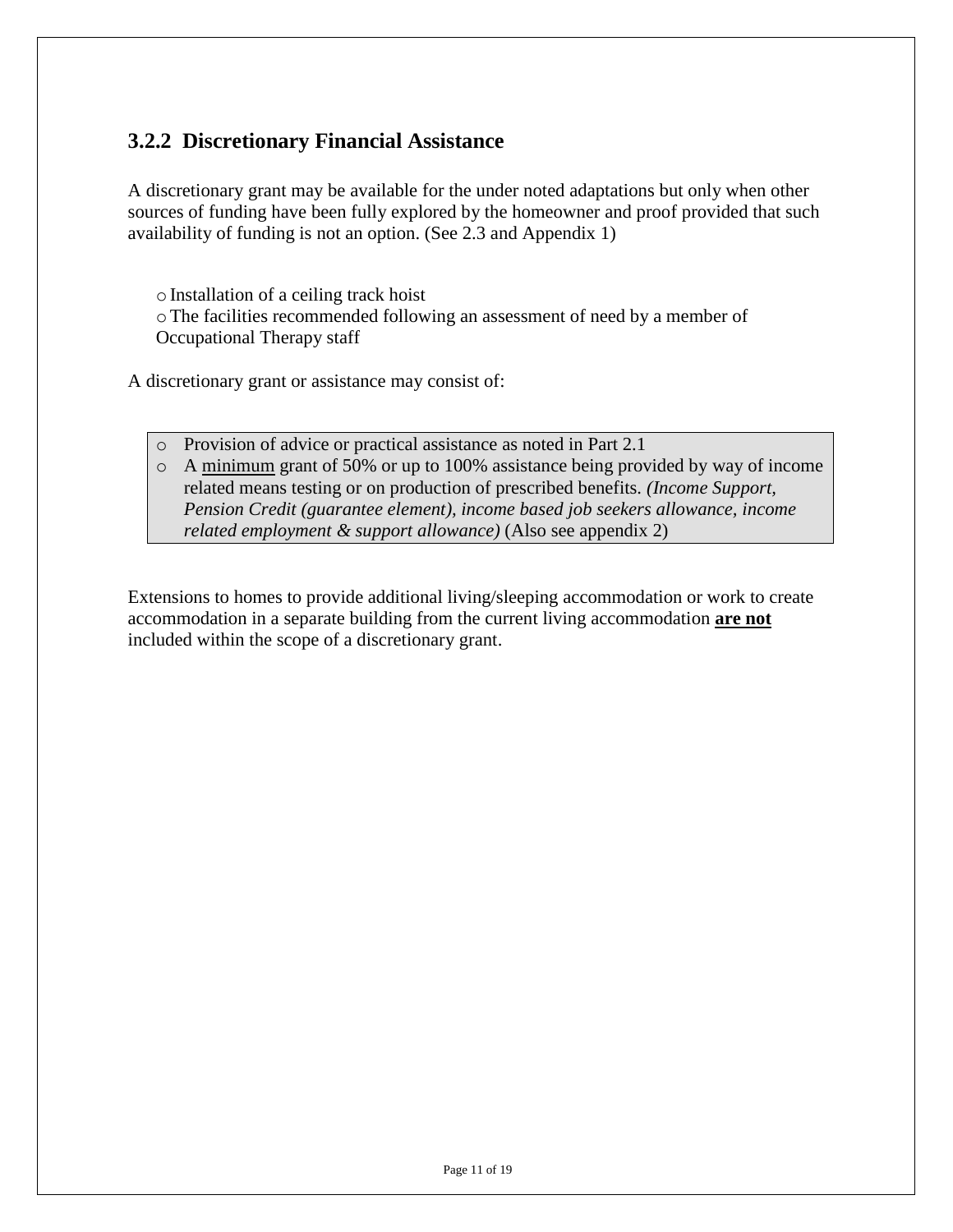# **Part 4.**

# **Lomond & Clyde Care and Repair**

Lomond & Clyde Care & Repair is an independent charitable organisation whose primary aim is to assist elderly and disabled owner occupiers and those in the private rented sector with repairs and improvements, helping them to remain in the comfort and security of their own homes and includes:

- o Advice and assistance (including technical advice) on necessary repairs, building alterations, suitable contractors and consultants.
- o Advice and assistance on funding options including local authority grants for repairs, improvements or adaptations and grant applications to trusts and charities.
- o Support to clients throughout the process of building repairs/alterations
- o Advocacy in providing choices to clients in relation to re-housing options and other services such as health & social care.

Lomond & Clyde Care & Repair also provide the following services for elderly or disabled people:

- o Small Repairs: Care & Repair employ a team of skilled trades people who carry out small jobs including joinery, minor plumbing and electrical work, changing light bulbs and curtains. Labour is free, the client is only charged for any materials used.
- o Free Home Safety /Security Audits are carried out to identify hidden danger points in the home. General advice on home safety is given, including falls prevention and dealing with bogus callers.
- o Hearing Assessments: Hearing assessments are carried out and if appropriate environmental aids for the sensory impaired are provided.
- $\circ$  Trade Referral Service: Care & Repair can give clients the names of reliable contractors from their list of approved contractors. In order to be accepted on to the list firms must provide references; a copy of their health & safety policy; proof that all relevant insurance documents are up to date and their equal opportunities policy. Care & Repair monitor their performance by seeking feedback from clients using the service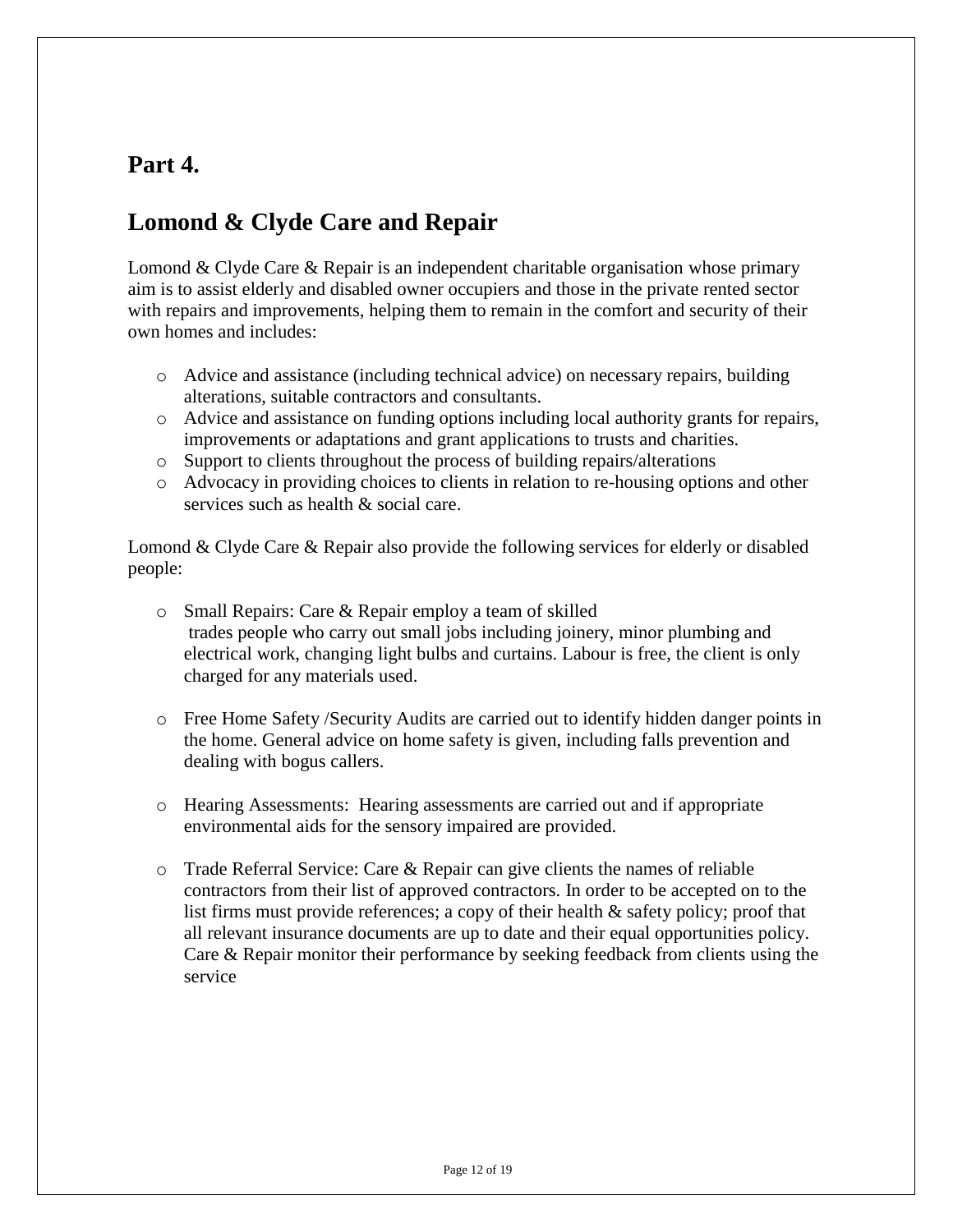# **Part 5.**

# **General Information**

### **Appeals process**

Homeowners have the right to appeal if they do not agree with the outcome of any enquiry or application. Correspondence should be addressed to the Housing Asset and Investment Manager 17 Overburn Ave Dumbarton G82 2RL If the customer is still dissatisfied with the outcome, they can follow the standard Council complaints procedure. (Forms are available on request)

### **When assistance might be withdrawn**

If an applicant moves or sells the property while work is being carried out any grant would not be payable.

If any of the conditions detailed in Part 2, section 83 of the Housing (Scotland) Act 2006 are breached the local authority may demand repayment, as specified in sections 86 and 87 of the Act (See appendix 3).

### **Assistance with reinstatement**

The Private Housing Advice team and Lomond & Clyde Care & Repair can provide advice should a customer require assistance with the reinstatement of a property after adaptations have been carried out. No financial assistance will be provided in this instance.

### **Common repairs in blocks where the Council still owns property**

Homeowners who live in properties where the Council still owns flats may be able to receive assistance if common repairs are due to be undertaken by the Council. The level of practical assistance provided will depend on the priority of the repair. Homeowners can contact their local Housing Office or the Private Housing Advice team for assistance.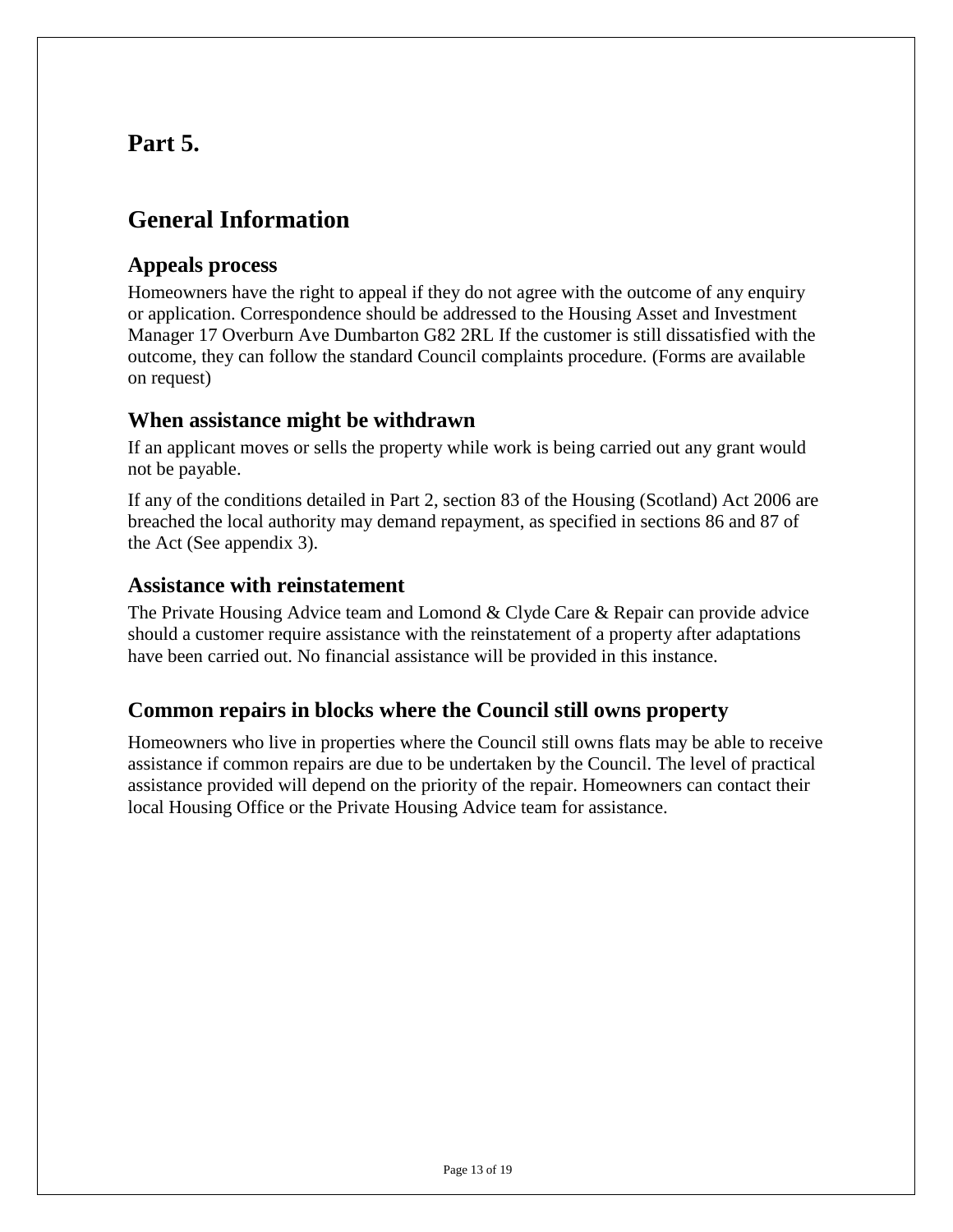## **Part 6**.

## **Contact Information**

Advice is available to homeowners so that they can make decisions best suited to their needs when considering property repairs/improvements. Prior to seeking advice from West Dunbartonshire Council homeowners should have already considered all other possible options to finance improvements or repairs.

### **The Private Housing Advice Service is located within the Housing Asset and Investment section at:**

West Dunbartonshire Council 17 Overburn Ave Dumbarton G82 2RL

You (or your representative) may call in personally to speak to our team. However, to ensure we are in the office, it is preferable if you would initially telephone to arrange an appointment to discuss your enquiry.

In certain circumstances our Housing Grants Officer may visit you at your home.

Our Telephone number is 01389 608066 / 01389 608937

The Environmental Health section of Regulatory Services can provide general advice regarding housing in disrepair. They can be contacted at:

Environmental Health Section Regulatory Services West Dunbartonshire Council Council Offices 2nd Floor 16 Church Street **Dumbarton** G82 1QL

Telephone number is 0141 951 7957 Email address is ............. [environmental.health@west-dunbarton.gov.uk](mailto:environmental.health@west-dunbarton.gov.uk)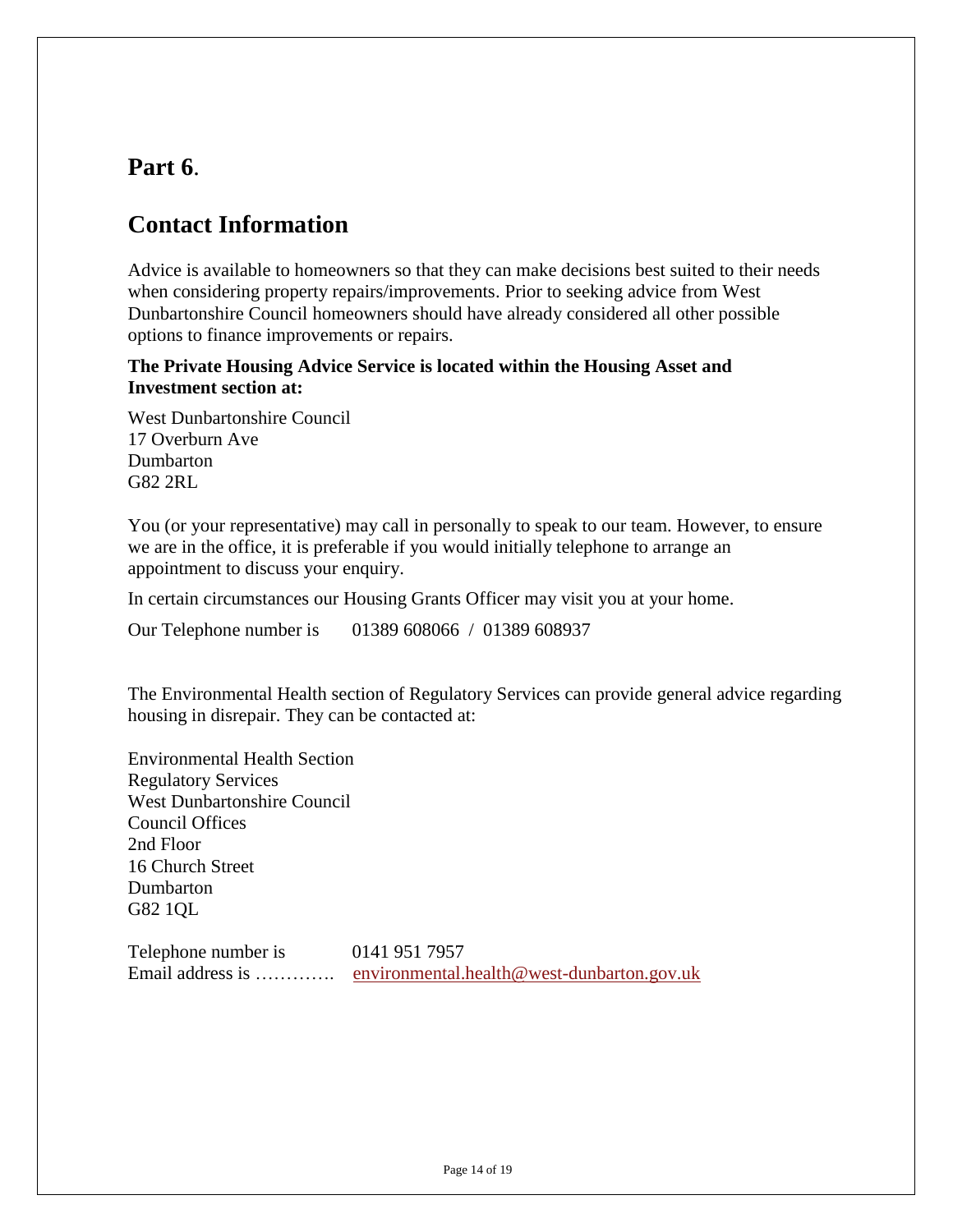### **Health & Social Care Partnership:** Adult Care Team/Community Older People's Team

#### **Dumbarton/Alexandria: Clydebank:** 16 Church Street 2 Stewart Drive

Dumbarton Clydebank<br>
G82 1QL<br>
G81 6AQ G82 1QL Tel. (01389) 776499 Tel (01389) 811760

---------------------------------------------------------------------------------------------------------------

#### **Lomond & Clyde Care & Repair is located at:**

Unit 3, Leven Valley Enterprise Centre, Castlehill Road, Dumbarton, G82 5BN Telephone 01389 734188 Fax: 01389 765212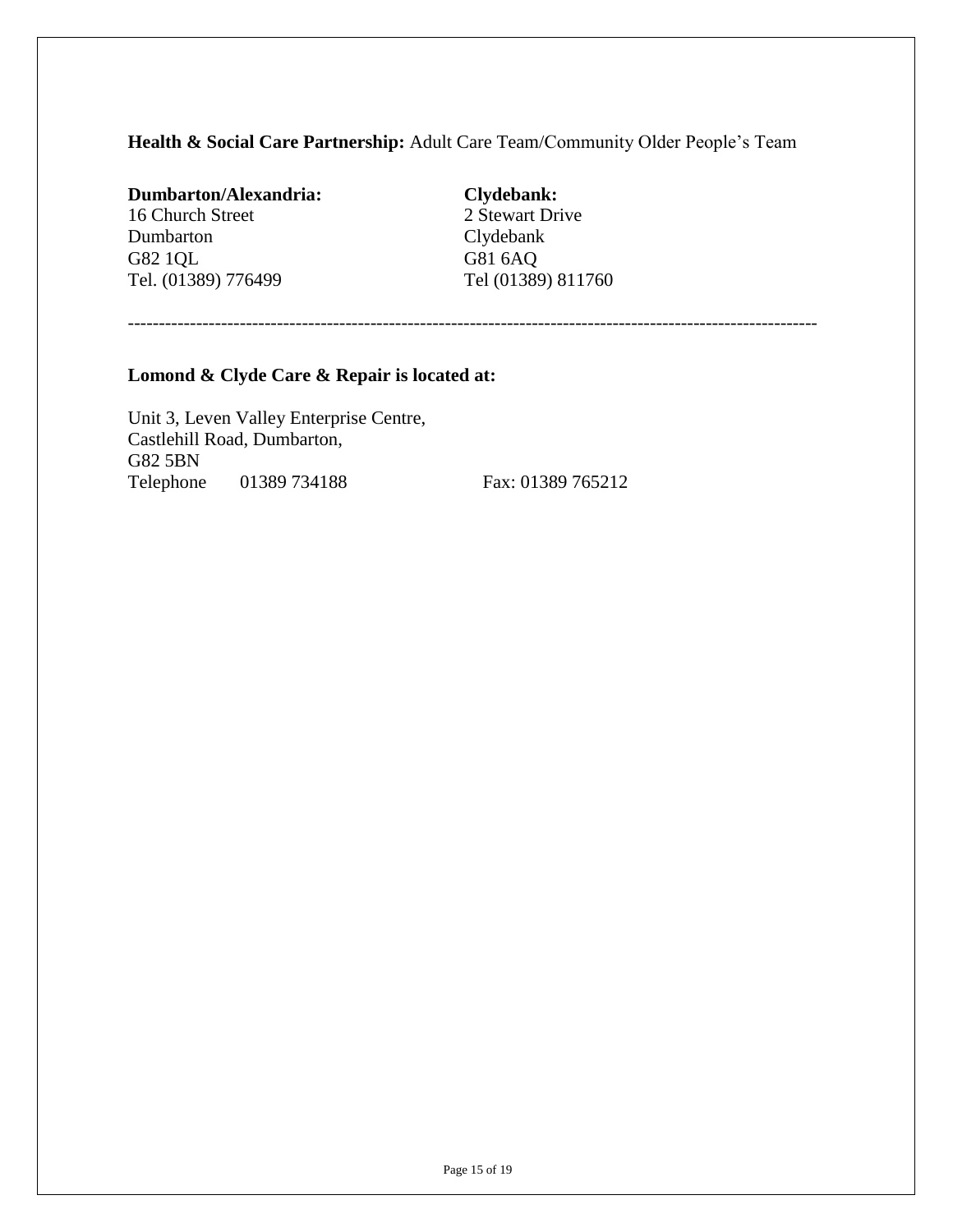## **Appendix 1.**

West Dunbartonshire Council will consider granting financial assistance, for applicable home improvements and repair only when the homeowner has provided at least two forms of evidence indicating that they have sought a loan and/or re-mortgage/equity release or similar from a bank/building society/credit union or other commercial lending institution and that they have been unsuccessful in their application. Financial assistance is also subject to availability of funds at the time of the application.

### **Two types of evidence required to indicate an unsuccessful application for a loan and equity release are:**

- **1) A letters from a bank/building society/credit union or financial institution stating that an application for a loan was unsuccessful and**
- **2) A letter from a bank/building society/credit union or financial institution stating that an application for re-mortgage/equity release on the property was unsuccessful.**

Conditions of a Grant (75.4)

(a) that the owners of any land on or premises in which the work is to be, or is being, carried out (other than land or premises proposed to be sold or leased under section 12(4) of the 1987 Act) have consented in writing to the application and to being bound by the conditions mentioned in section 83 (in so far as those conditions apply),

(b) where that work has begun, that there were good reasons for beginning it before the application was approved,

(c) that the house or houses to which the application relates will provide suitable living accommodation for such period, and conform with such requirements with respect to construction and physical condition and the provision of services and amenities, as the authority considers reasonable,

(d) that, if the house or houses to which the application relates form part of any premises containing more than one house, the work to be carried out will not prevent the improvement of any other house in the premises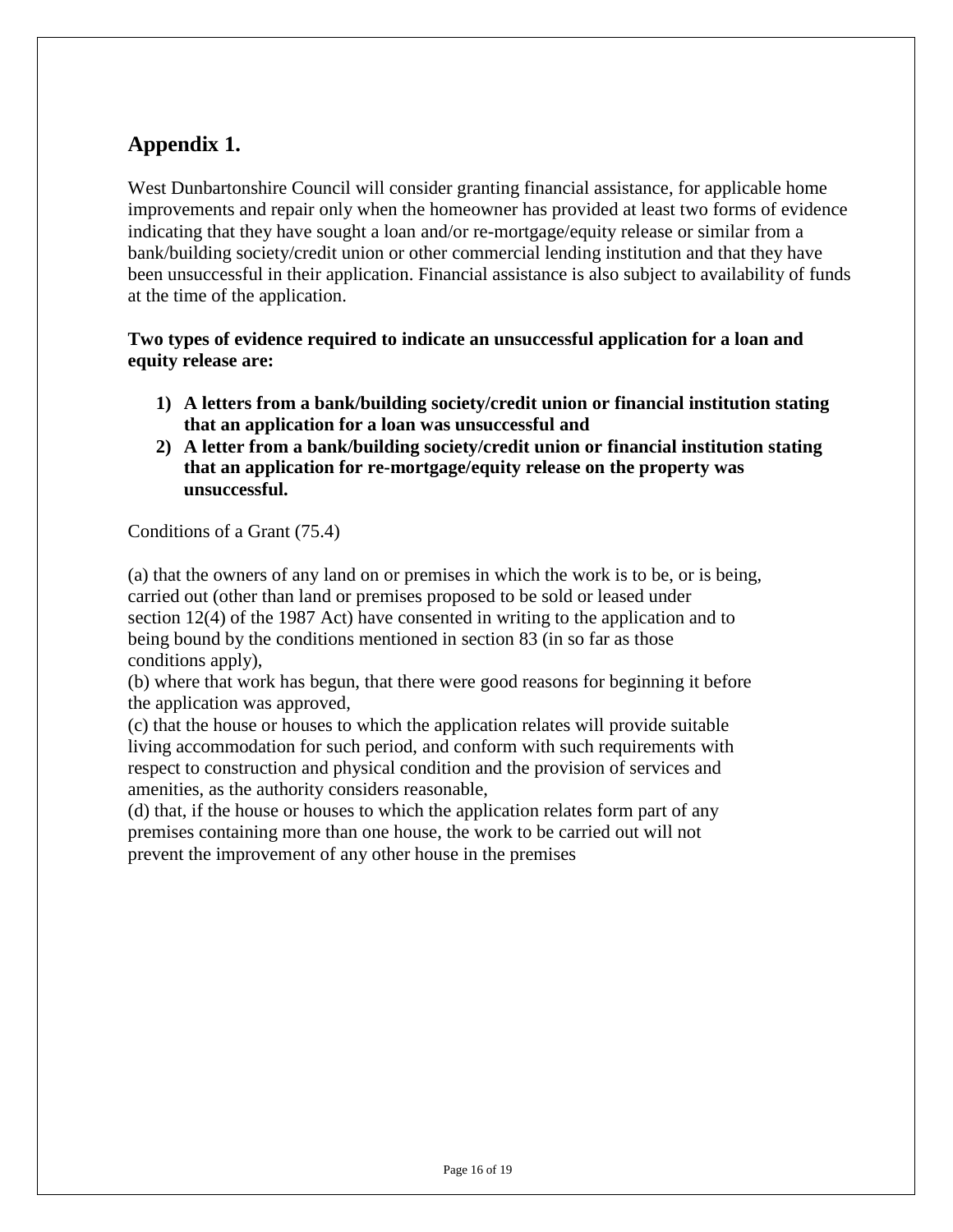### **Appendix 2. Application process for assistance (adaptations)**

### **Stage 1**

A member of the Occupational Therapy staff will carry out an assessment to determine the person's needs. If an adaptation is essential to meet their assessed needs and they meet the eligibility criteria, they will then be referred to Lomond & Clyde Care & Repair to facilitate the grant application process. In more complex cases a feasibility study may be required prior to sending the referral to Care & Repair. This will require a joint visit with the OT and Care & Repair's Technical Officer. Occupational Therapy staff will continue to be involved while the grant application is being submitted to the Council and again at the completion of the works.

#### **Stage 2**

Care & Repair will visit the client to discuss the grant application process and gather personal/ financial information.

#### **Stage 3**

Lomond & Clyde Care & Repair will arrange for quotes based on the specification agreed with occupational therapy staff and Care & Repair's Technical Officer. When Care & Repair have all the relevant documentation, they will send the grant application to West Dunbartonshire Council for consideration. If an application is approved a letter will be sent indicating how much the Council will contribute towards the cost of the adaptation. No grant eligible work can begin until written confirmation from the Council that the grant has been approved has been received.

If any essential changes are required to the original estimate, prior permission **must** be obtained from the Private Housing Grants Officer via Care & Repair.

### **Stage 4**

When the work is complete, the Occupational Therapy member of staff will visit to make sure the adaptation meets their assessed needs and if necessary provide any associated equipment. For example, a shower stool or grab rails.

### **Stage 5**

On receipt of an invoice from the contractor Care  $\&$  Repair will carry out an inspection to make sure that the work has been carried out to a satisfactory standard and to make sure that the customer is satisfied with all aspects of the contractors work. Care & Repair will then forward the invoice to the Council for payment.

#### **Stage 6**

Care & Repair will forward a final funding letter to the client advising them to pay their share of the cost of the adaptation to the contractor. If charitable funding has been raised to contribute towards the client's share a copy of the invoice will be sent to relevant trust or charity for payment.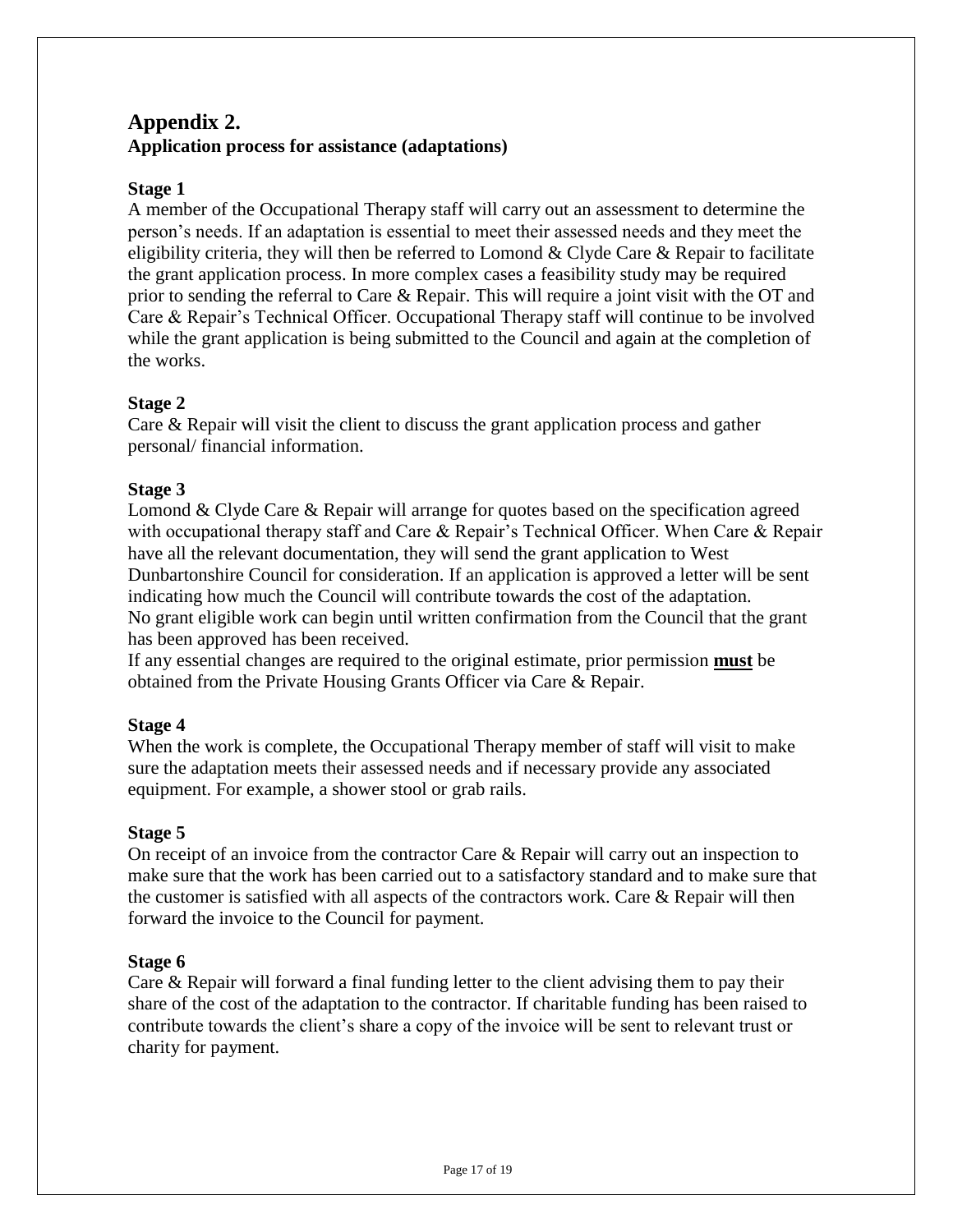## *N.B Work should not be started on the house before the local authority has approved the grant application in writing.*

## **Appendix 3**

### Housing (Scotland) Act 2006

#### **Breach of conditions of grant** (Section 86)

(1) In the event of a breach of any of the conditions mentioned in section 83 which apply to any land or premises, the local authority must, subject to subsections (2) to (4), demand from the owner for the time being of the land or premises payment of the sums specified in section 87.

(2) If the authority is satisfied that the breach of any condition can be remedied it may, with the consent of the Scottish Ministers and subject to any conditions imposed by them, suspend the operation of subsection (1) for such period as they consider necessary to enable the breach to be remedied.

(3) If the breach is remedied within that period the authority may direct that the breach is to be disregarded for the purposes of this section.

(4) If the authority—

(a) considers that the breach cannot be remedied, but

(b) is satisfied that it was not due to the act, default or connivance of the owner for the time being of the land or premises,

it may, with the consent of the Scottish Ministers and subject to any conditions approved by them, direct that the breach is to be disregarded for the purposes of this section.

(5) On the application of the authority the sheriff within whose jurisdiction the land is, or premises are, situated may, whether or not any other relief is claimed, grant an interdict restraining a breach or apprehended breach of any of those conditions.

#### **Calculation of amount to be paid on breach of conditions (Section 87)**

(1) In the case of a grant, the sums mentioned in section 86(1) are—

(a) the whole amount of the grant in relation to the work in question, and

(b) interest on the grant accruing from the date of its payment or, where it was paid by instalments, from the date of payment of the final instalment to the date on which the amount mentioned in paragraph (a) is paid.

(2) In the case of a standard loan, those sums are—

(a) the whole amount of the loan in relation to the work in question, and

(b) any interest or other charge on the loan which has accrued to the date on which the amount mentioned in paragraph (a) is paid and which remains outstanding on that date.

(3) In the case of a subsidised loan, those sums are—

(a) the whole amount of—

(i) the repayment element, and

(ii) the interest free element,

of the loan in relation to the work in question,

(b) any interest or other charge on the repayment element which has accrued to the date on which the amount mentioned in paragraph (a)(i) is paid and which remains outstanding on that date, and

(c) any interest or other charge on the interest free element, for which the applicant would have been liable had that element been treated as forming part of the repayment element and which would have accrued to the date on which the amount mentioned in paragraph (a)(ii) is paid.